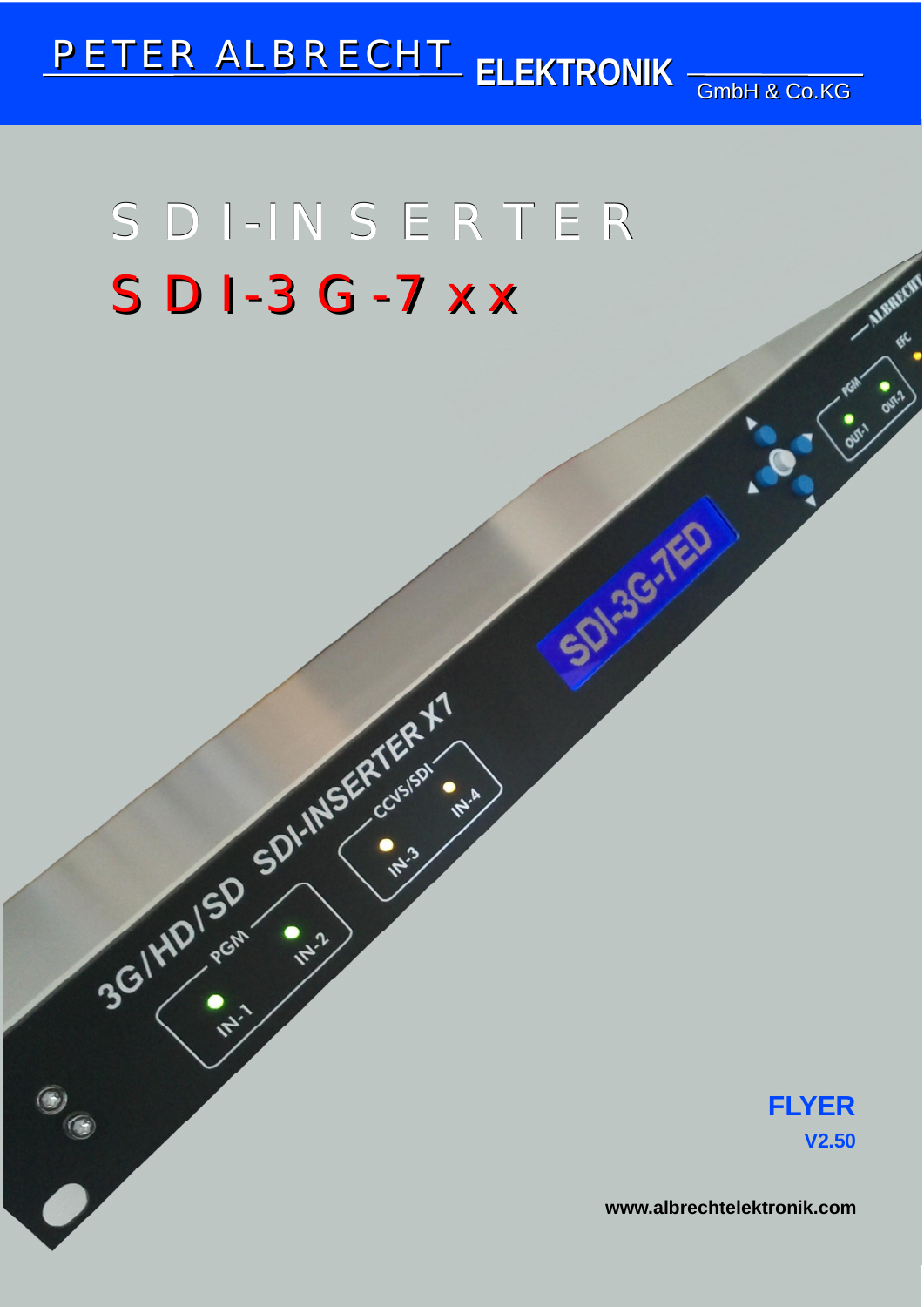## **FUNCTION**

The SDI-Inserter / Databridge SDI-3G-7xx decodes, generates, formats and inserts data into a 3G, HD- or SD-SDI-signal. The Inserter is featuring auto-sensing CCVS / SD / HD / 3G-SDI Inputs combined with an automatic switch-over of the complete Inserter configuration.

There are two independent SDI-main signal paths with one input for VANC- or VBI-data signals each. These signals can be completely asynchronous to the SDI main signals. The inserter is transparent for embedded audio and videoindex. Bypass relays bridges the IN- and OUT-PGM connectors in case of power fail.



## **Decoder:**

Teletext, subtitles, VPS-, WSS-, AFD-data as well as custom data can be decoded from any input. The inserter supports a lot of standards (modulated SD, OP47, SMPTE2031, etc.). The data can be modified or queried by any interface (for example: GPI-output 1: open when WSS 16/9, closed if 4/3).

### **Data Distribution:**

Decoded data, as well as data provided by any interface (Ethernet, GPI, RS422, MCU (presets) or EFC-Board) can be used by both encoder modules.

### **Encoder / Overlay:**

Data are encoded meeting the supported standards and inserted into the PGM-signals (SD-SDI, HD and 3G-SDI). The EFC-Board can provide graphical data for overlay, e.g. for subtitle monitoring.

## **MCU:**

A low power micro-controller is setting up the inserter and provides the interfaces. So the inserter is fanless and ready for operation within five seconds after power-on. There is a WEB-Interface for setup and status control. SNMP can be used for device monitoring.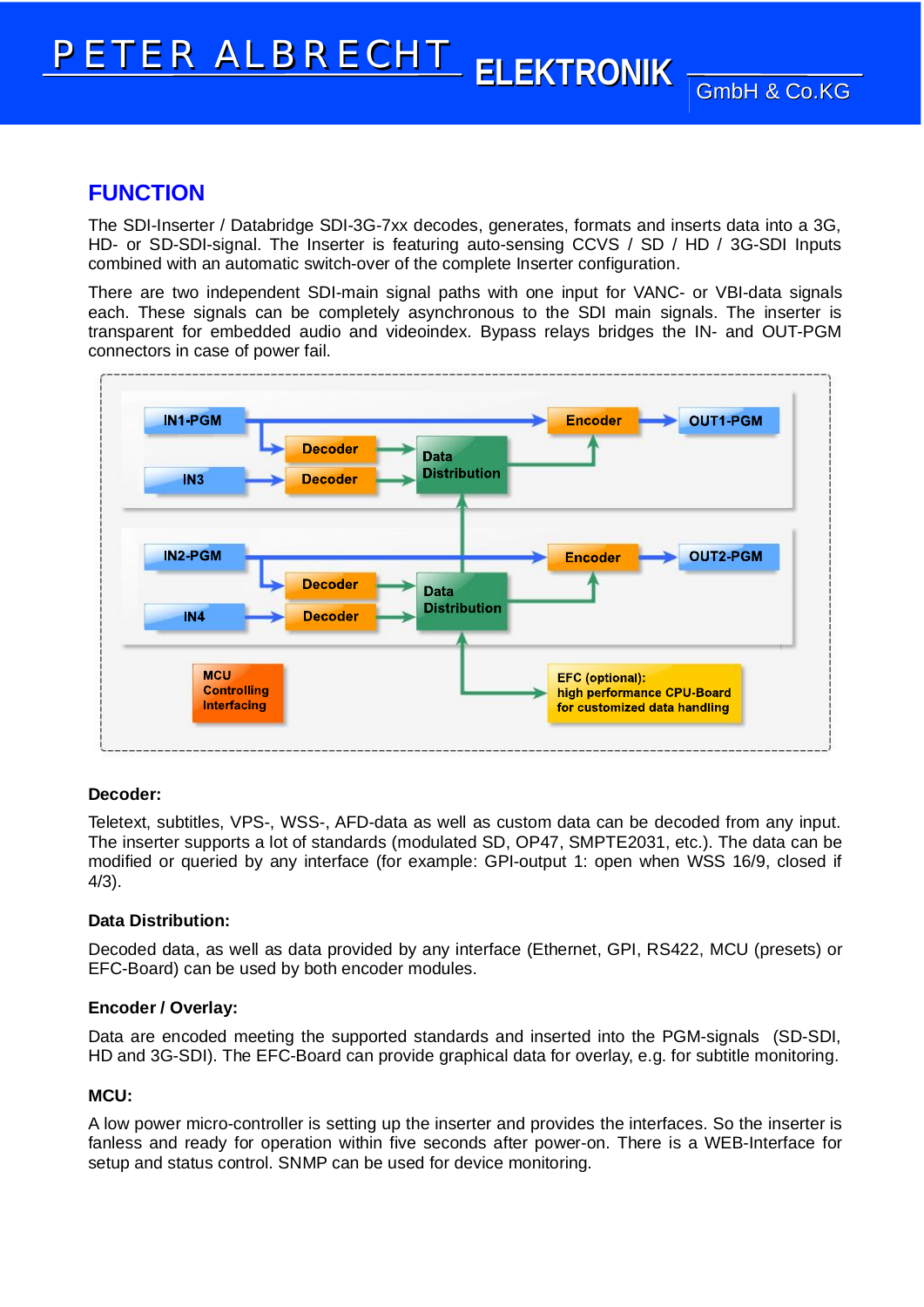## **TYPICAL APPLICATIONS:**

- decoding CCVS or SD-SDI teletext and inserting it as SMPTE2031 or OP47 in HD-SDI
- extraction of teletext subtitles for ingest systems
- data insertion and decoding for application control
- data cross conversion SD  $\leftrightarrow$  HD / 3G or OP47  $\leftrightarrow$  SMPTE2031
- decoding of AFD, WSS, teletext with graphical overlay on one PGM-output for control rooms

# **IMPROVEMENTS OF VERSION 7**

- Input signals up to 3G supported
- two independent signal paths, both with power-fail relays
- optional dual power supply
- optional EFC Board for additional software, e.g. teletext combiner
- faster Ethernet (10 / 100 Mbit)
- auto detection of input signals (3G, HD, SD or CCVS) on all inputs

## **AVAILABLE OPTIONS**

| SDI-3G-7E  | with CPU extension board for complex software applications                                       |
|------------|--------------------------------------------------------------------------------------------------|
| SDI-3G-7D  | dual power supply                                                                                |
| SDI-3G-7ED | with CPU extension board and dual power supply                                                   |
| SDI-3G-4xx | this version provides one main channel only, but all other features<br>of the SDI-3G-7xx version |

## **FRONTPANEL**



The LC-Display shows the type of 3G-SDI Inserter. When pressing any button on the right side of the display, the actual network IP-address will be shown.

The IN-1 to IN-4 LED´s as well as OUT-1 and OUT-2 showing, that the video signals are locked. EFC indicates the activity of the EFC-Board. Power1 and Power2 signals 'power-good'.

## **BACKPANEL**

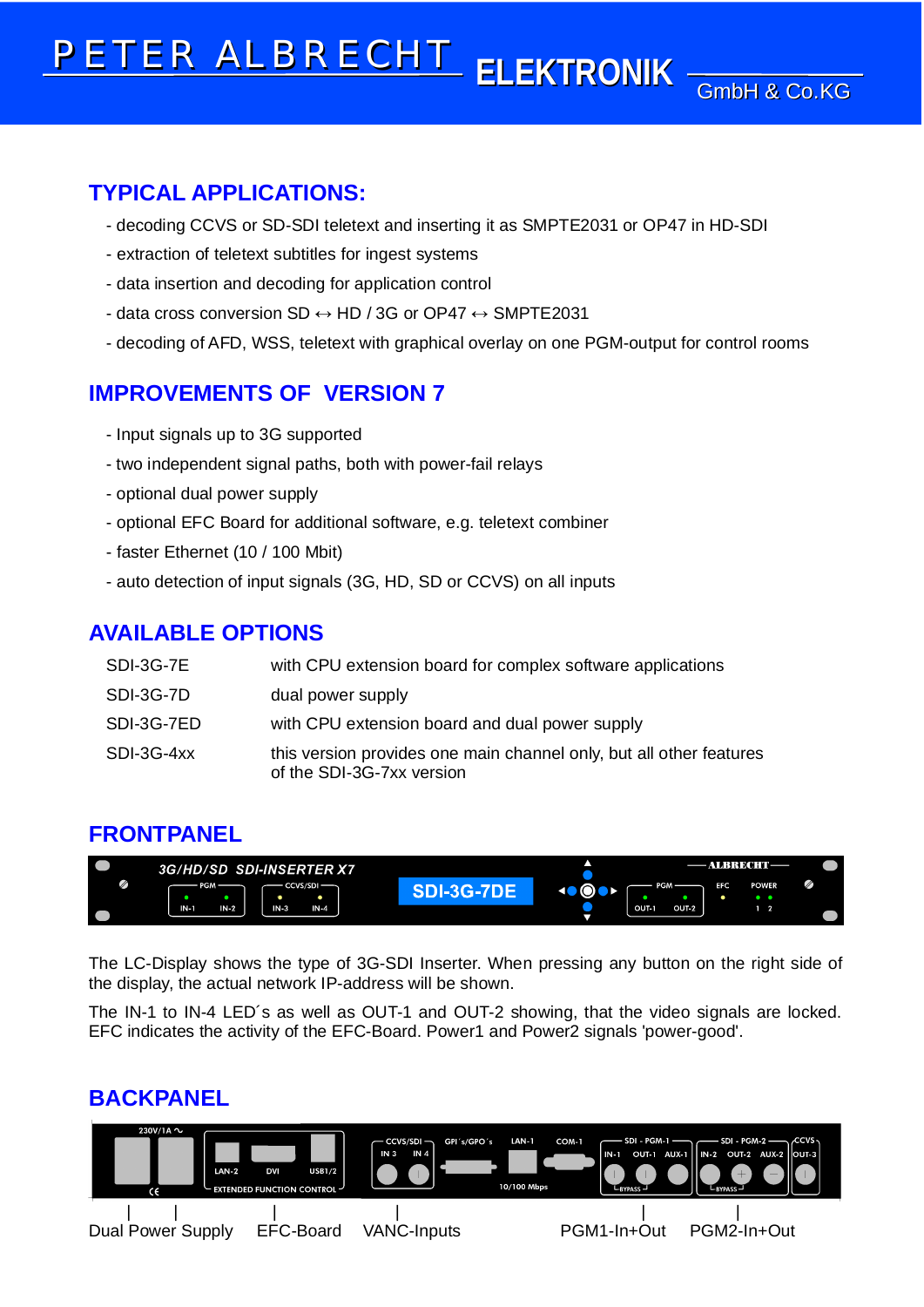**GmbH & Co.KG** 

## **NEW FEATURES OF INSERTER SDI-3G-7xx**

## **Graphical Overlay for Information:**



The inserter provides the option for graphical overlay. So any information like subtitles, AFD-status or timecode can be displayed on top of the videosignal for monitoring and control.

## **Detailed Logging:**



## **Extented Inserter Functions:**

The actual firmware supports the simultaneous output of Teletext and Subtitles using SMPTE 2031 and OP47. The insertion of timecode is also possible.